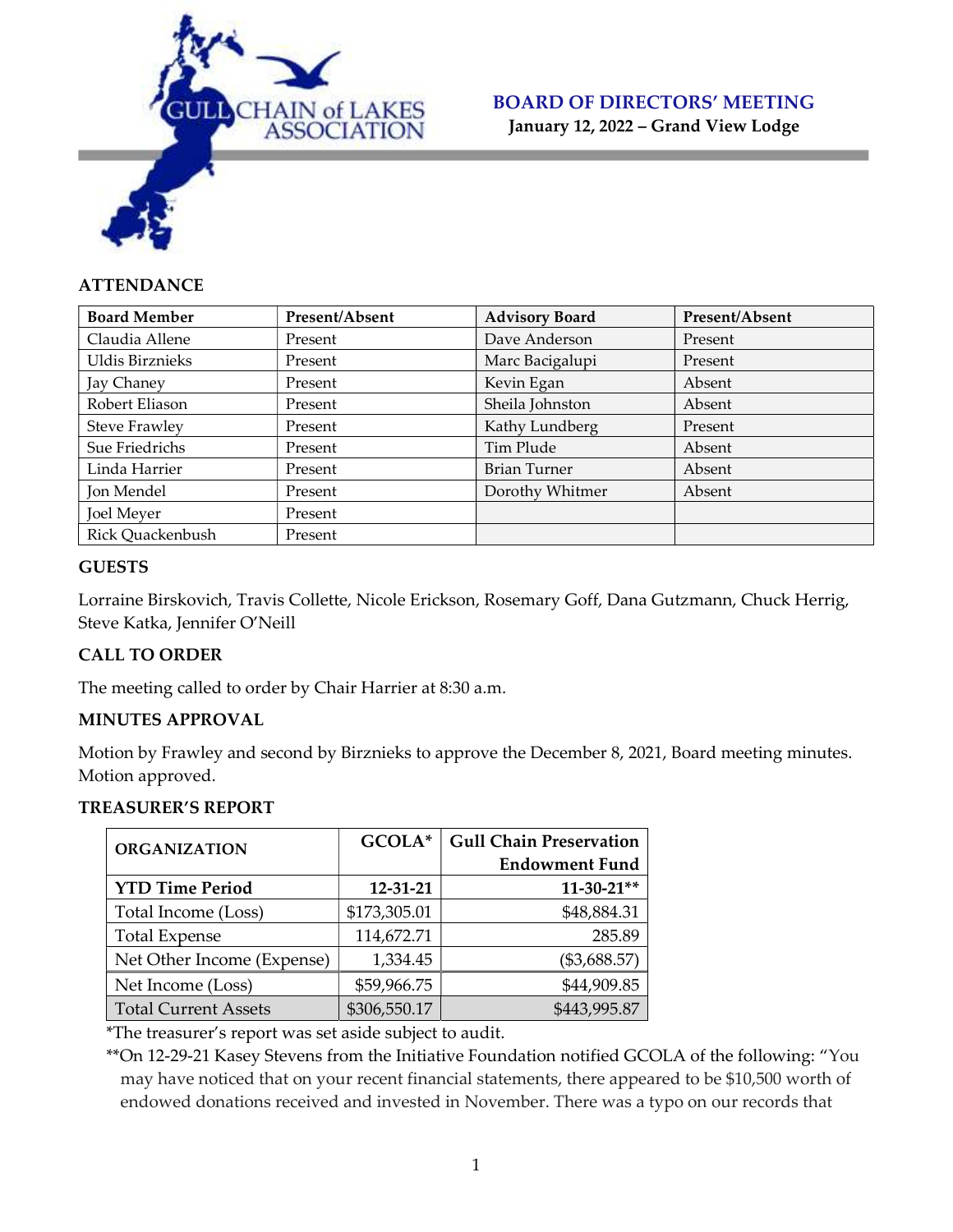

January 12, 2022 – Grand View Lodge

made it appear as if these funds were for Gull Chain PEF, but they were for a different fund. This has since been corrected."

Friedrichs reviewed the financials and Harrier confirmed that she compared the operating checking account statement to the Transaction Report and found no discrepancies.

## **CORRESPONDENCE**

None

## DONATION REQUEST

None

## GOVERNMENT AGENCY UPDATE

- Crow Wing County Erickson announced the 2022 AIS Prevention plan will be presented on 1- 21-22 to the County Board with final vote on 2-22-22.
- DNR Bacigalupi discussed the results of the zebra mussel survey at Pelican Lake which indicates the amount has leveled off.
- Cass County AIS Gutzman reported that self de-contamination units have been delivered to Leech Lake due to the starry stonewort infestation.
- Cass County Sheriff Collette stated that the enforcement level on the Gull Lake Chain remained the same in 2021 and if Cass County Sheriff staff is not on the lake then either Crow Wing County Sheriff or the DNR are providing coverage. In general complaints are down and those received were skewed towards noise issues. Two more buoys on the Booming-Out Bay side of Bar Harbor will be placed to provide better navigation guidance. They will not be 'no-wake' buoys.

## EVENTS UPDATE

• None

#### TO-DO LIST

| Accountable      | Description                                             | <b>Deadline</b> | <b>Status</b> |
|------------------|---------------------------------------------------------|-----------------|---------------|
| Allene           | Explore different membership fees for business members. | $1 - 12 - 22$   | Open          |
| Anderson         | Add the National Loon Center to the website.            | $1 - 12 - 22$   | Complete      |
| <b>Birznieks</b> | Explore alternative investment options for the AIS      | $1 - 12 - 22$   | In process    |
|                  | contingency fund.                                       |                 |               |
| Chaney           | Contact Eric Sullivan (MN DNR) to attend a future board | $2 - 9 - 22$    | Open          |
|                  | meeting to discuss law enforcement issues on the lake.  |                 |               |
| Committee        | Review list of committee members and send changes to    | $12 - 8 - 21$   | Complete      |
| <b>Chairs</b>    | Harrier and Friedrichs.                                 |                 |               |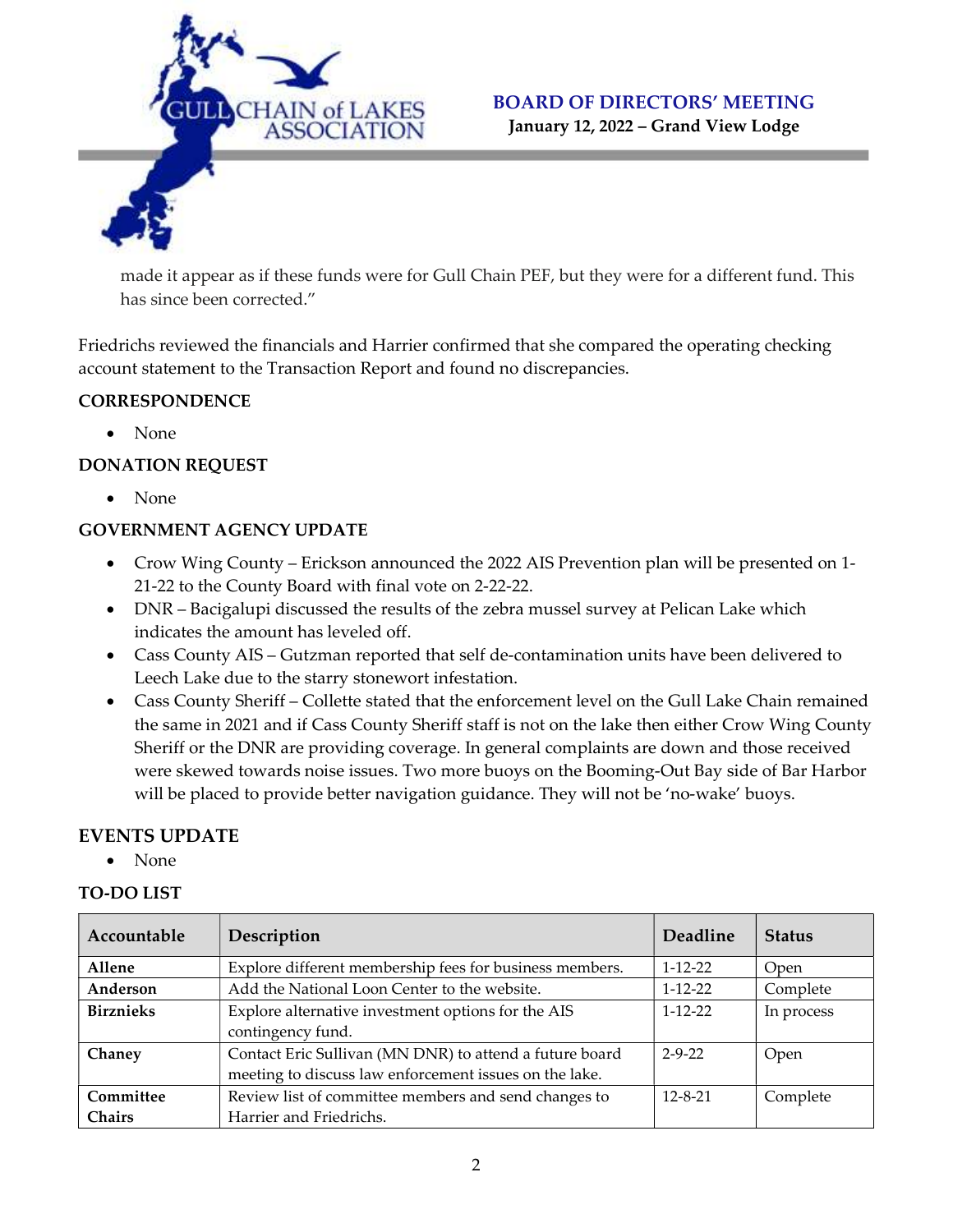

January 12, 2022 – Grand View Lodge

| Friedrichs     | Send Allene's email to Etzell regarding parking and          | $12 - 22 - 21$ | Complete |
|----------------|--------------------------------------------------------------|----------------|----------|
|                | Chaney's email about a fish house for the Jaycees fishing    |                |          |
|                | contest.                                                     |                |          |
| Friedrichs     | Place the Membership list in Dropbox for Allene to access.   | $12 - 22 - 21$ | Complete |
| Friedrichs     | Notify committee chairs that the 2022 budget has been        | 12-15-22       | Complete |
|                | approved.                                                    |                |          |
| Friedrichs     | Transfer \$25K from checking to AIS savings.                 | $12 - 15 - 22$ | Complete |
| <b>Harrier</b> | Sign up volunteer group for Brainerd Jaycees.                | $1 - 13 - 21$  | Open     |
| Quackenbush    | Provide a list of questions to Lundberg that you want to ask | $2 - 9 - 22$   | Open     |
|                | potential volunteers to vet their qualifications for your    |                |          |
|                | committee.                                                   |                |          |
| Quackenbush    | Request City of Lake Shore to continue inspections in        | $2 - 9 - 22$   | Open     |
|                | September and October 2022 instead of stopping after Labor   |                |          |
|                | Day.                                                         |                |          |

#### AIS COMMITTEE

 Quackenbush announced City of Lake Shore will discontinue inspections after Labor Day and that the PLM contracts are in place for 2022.

#### COMMUNICATIONS COMMITTEE

 Lundberg reminded everyone 1Q22 articles are due 2-1-22. Mullane is working with Johnston to send out Loon Conservancy questions to vet volunteers. The 2022 infographic will be ready in time for the first quarter newsletter and membership mailing.

#### ENVIRONMENTAL COMMITTEE

• No report

#### FINANCE & AUDIT COMMITTEE

- Motion by Frawley and second by Harrier to direct First Western to send monthly ACH payments to Anderson. Motion approved.
- Birznieks hosted a discussion regarding alternative investment options for the AIS Contingency Fund. The Board agreed to have the Finance Committee continue exploring this idea with any future recommendation to include Board risk mitigation measures i.e., Investment Committee with experienced committee members, Investment Policy, and an understanding of the fund manager role regarding fiduciary responsibilities.
- Birznieks reviewed the 2021 FYE financial results and 2022 budget.

#### FISHERIES COMMITTEE

 Harrier reported that Matt Etzell has resigned as Fisheries Chair and we're looking for a volunteer. She is coordinating the Brainerd Jaycees Fishing Extravaganza and three more